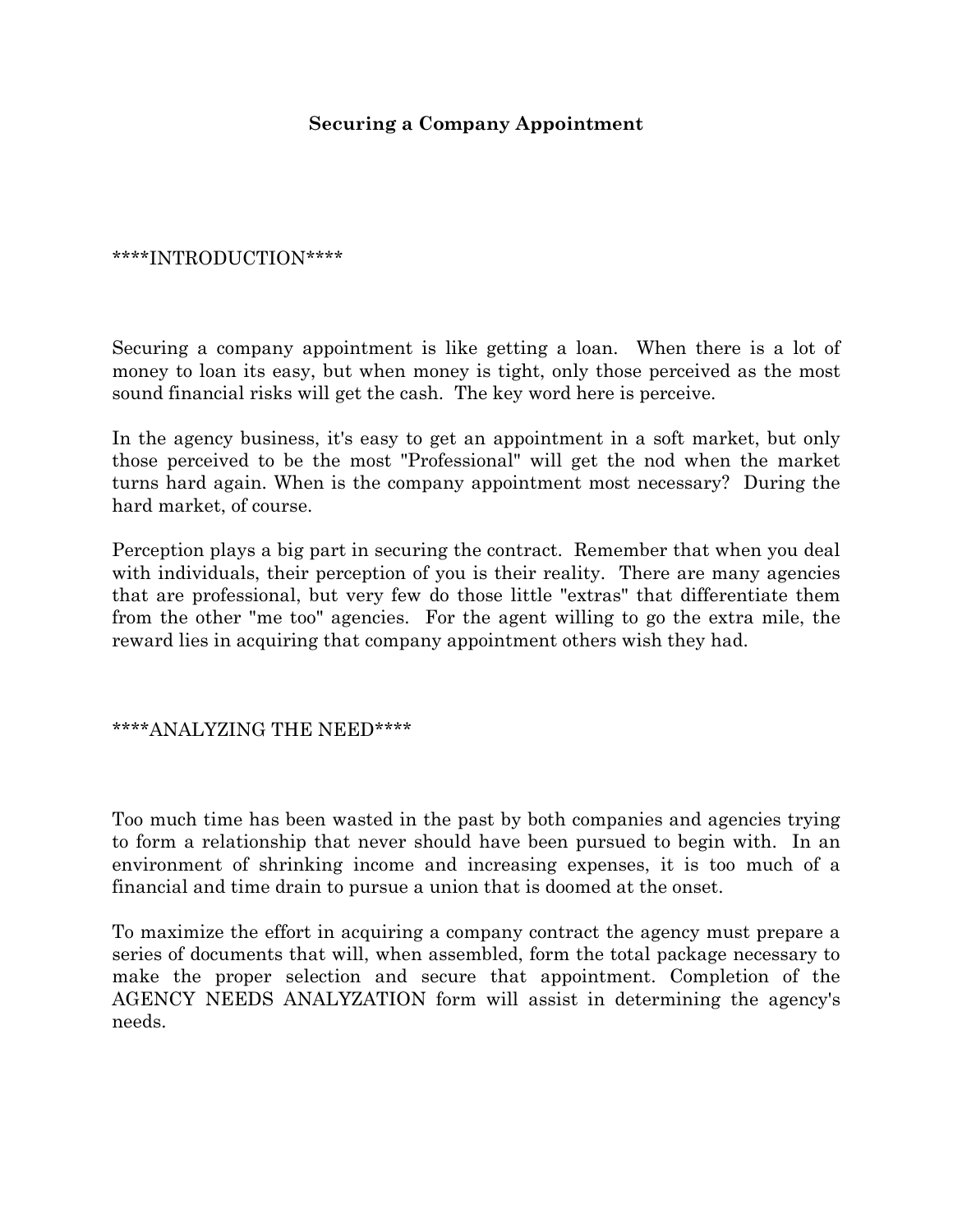#### \*\*\*\*ANALYZING THE COMPANY\*\*\*\*

It is very important for the agency to attract the "Right" company. After the agency has analyzed the need for securing the contract, a list of possible candidates should be created. The agency must then analyze the companies' demographics, automation, markets/services and future direction.

## DEMOGRAPHICS

o Determine the number of agencies representing this company in your marketing area. Your marketing area should be defined in the agency Mission Statement.

o Determine from interviews with agencies and companies, how each company has historically dealt with:

- o The Hard Market
- o The Soft Market
- o Personal Lines
- o Commercial Lines
- o Target and Specialty markets

o Determine from Trade Association publications and public records, the premiums written for the lines of interest to the agency. This should be done\* for the past six years in order to determine a pattern. Since there is a specific need to be satisfied for the agency, it is necessary to determine the company's ability and track record in responding to those needs.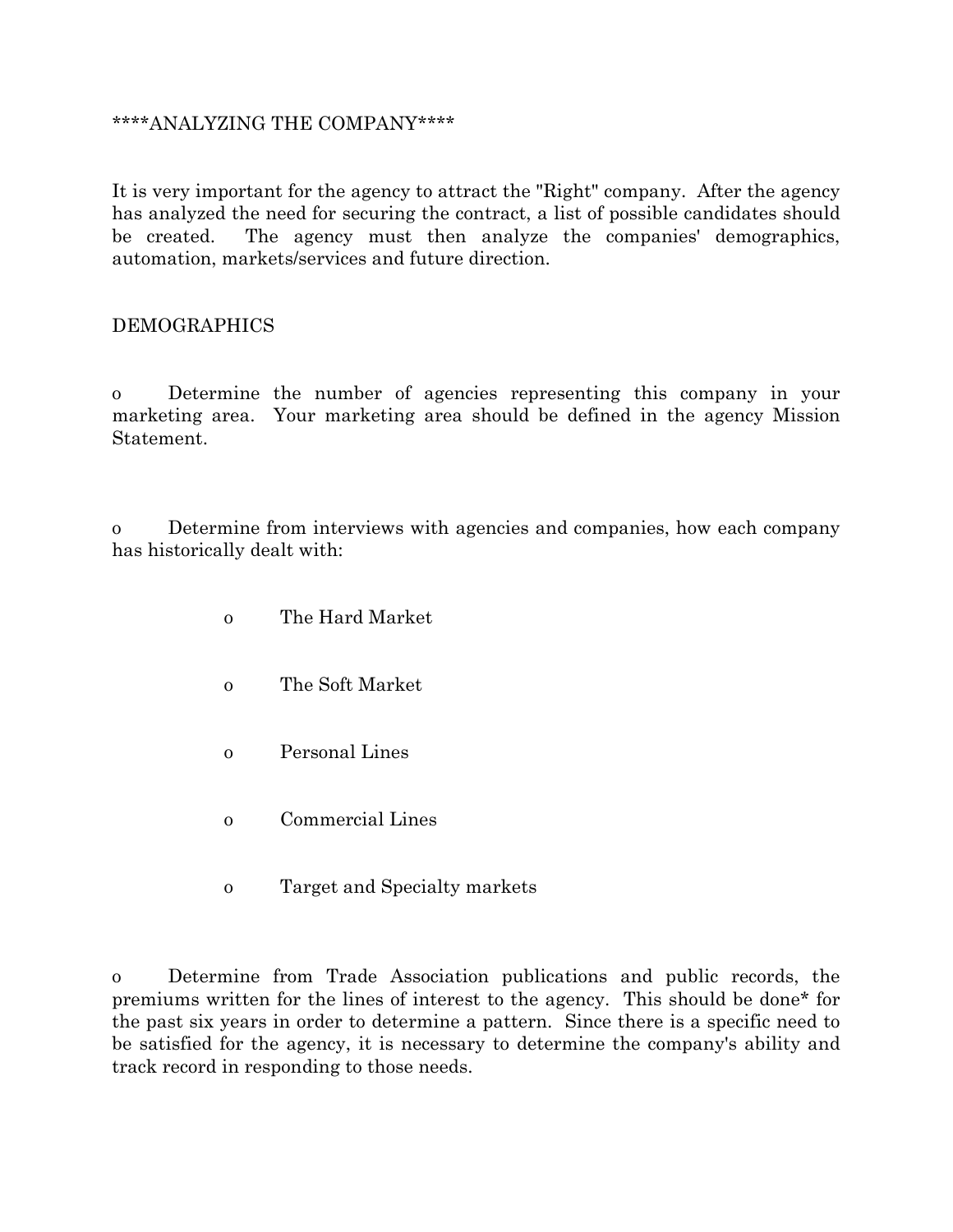## DEMOGRAPHICS (Continued)

o Talk to other agents when attending association or user group get-togethers. Get their opinions of the company:

- o Historically
- o Currently
- o Management and Personnel
- o Service
- o Products
- o Agency Support/Training
- o Overall Strengths
- o Overall Weaknesses

## **AUTOMATION**

Too much time can be spent dealing with companies that use different automation than the agency. In the rush to "On-Line" with companies, agencies have failed to recognize the lack of efficiency in multiple input. In a typical interface today, the agent enters the same information onto the company's application, the agency quote sheet and then enters some or all of the information into the agency's data base and into the company terminal.

An in-depth analysis of the company's approach to automation should focus on the following items:

- o Does the company have the ability to interface?
- o Is interface accomplished with single entry?
- o What will interface do?

 Rate Issue policies/endorsements/renewals E-Mail Claims filing & inquiry Application input File retrieval

o Is interface batch, on-line or a combination of those?